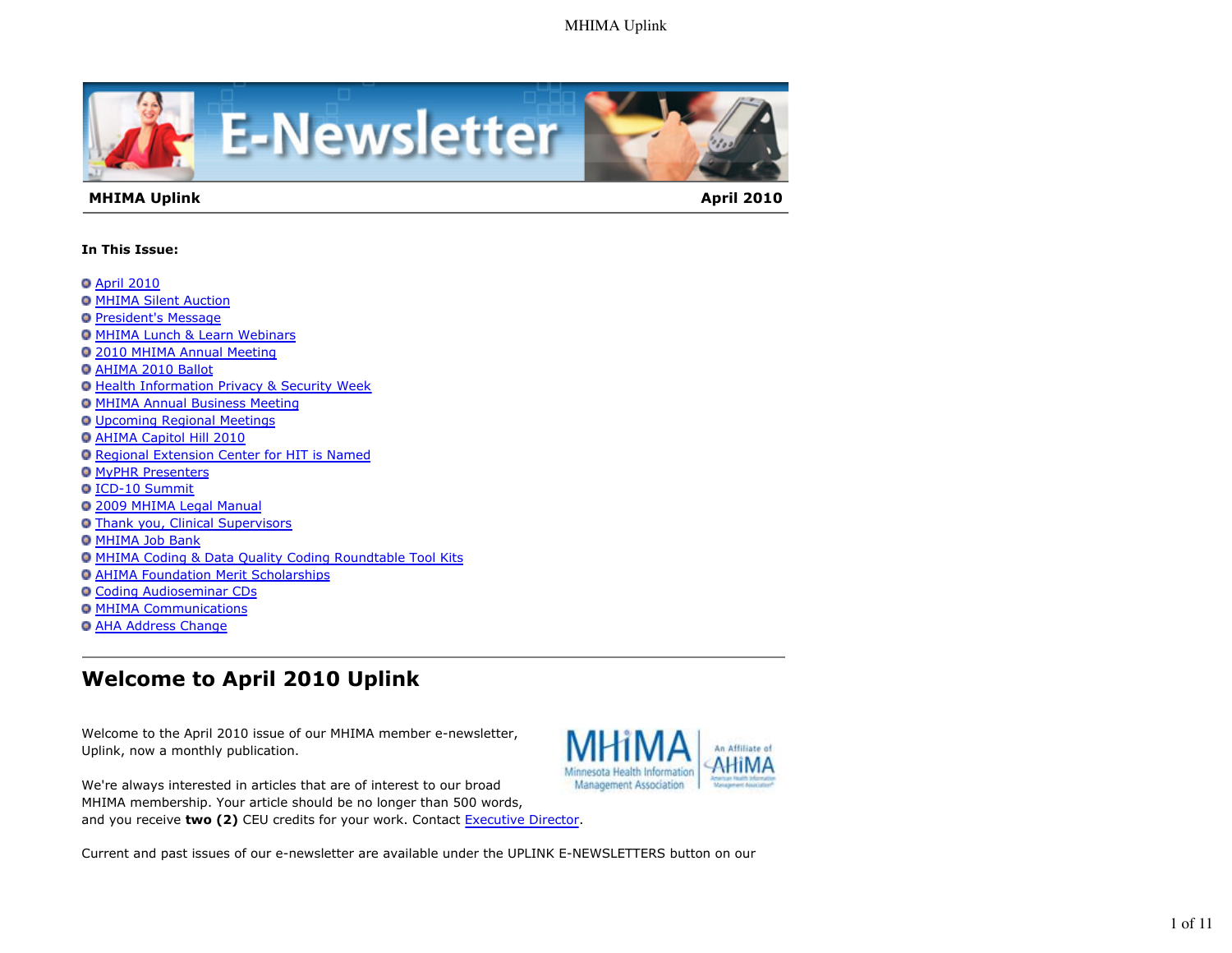website.

If you would like to unsubscribe to our Uplink e-newsletter, please contact Executive Director

## **President's Message**

Steph Luthi-Terry

Spring has arrived! March may have come in like a lamb and went out like a lamb in the weather department but in the MHIMA central office, it is more like "March Madness" in April! What an incredible time to be part of such a dynamic organization and dedicated group of volunteers! This issue of Uplink is devoted to recognizing all of our volunteers and members of MHIMA.

On behalf of the MHIMA Board of Directors and Nominating Committee, it is my great honor to announce that **Anne Tegen, MHA, RHIA, HRM is the MHIMA 2010 Distinguished Member recipient.** The Distinguished Member Award identifies and honors outstanding members of MHIMA for their loyal service to the state association and their contributions to the profession. Anne is both a pastpresident and delegate director on the MHIMA board, and has been actively



involved in state and national meetings, presentations and strategic initiatives. Anne currently co-chair's the AHIMA EHR Practice Council. I hope you will join me and the MHIMA Board at the Distinguished Member reception Thursday evening during our annual meeting.

Congratulations to the 2010-11 newly elected Board Members and Audit Committee. MHIMA achieved a 24.4% voting response from our active membership. These newly elected volunteers will be formally accepted at our Annual Business Meeting on April 29th.

**President-Elect:** Gina Sanvik, RHIA

**Secretary:** Penni Drews, RHIT

**Delegate Directors:** Janelle Wapola, MA, RHIA Danika Brinda, MA, RHIA

**Audit Committee:** Kerri Mesia, MS, RHIA Sarah Spoon, RHIA

My thanks to the Nominating Committee and to all the MHIMA members who were on the ballot. Your willingness to support and volunteer is truly what makes this organization strong and dynamic.

Our annual meeting registrations are approaching a record numbers of attendees. We are currently at 456 registrations for the annual meeting! In conjunction with the annual meeting, we are also hosting AHIMA LTC's Practice Council 2010 Spring Meeting, which has 99 registrants. The Annual Meeting Committee has done a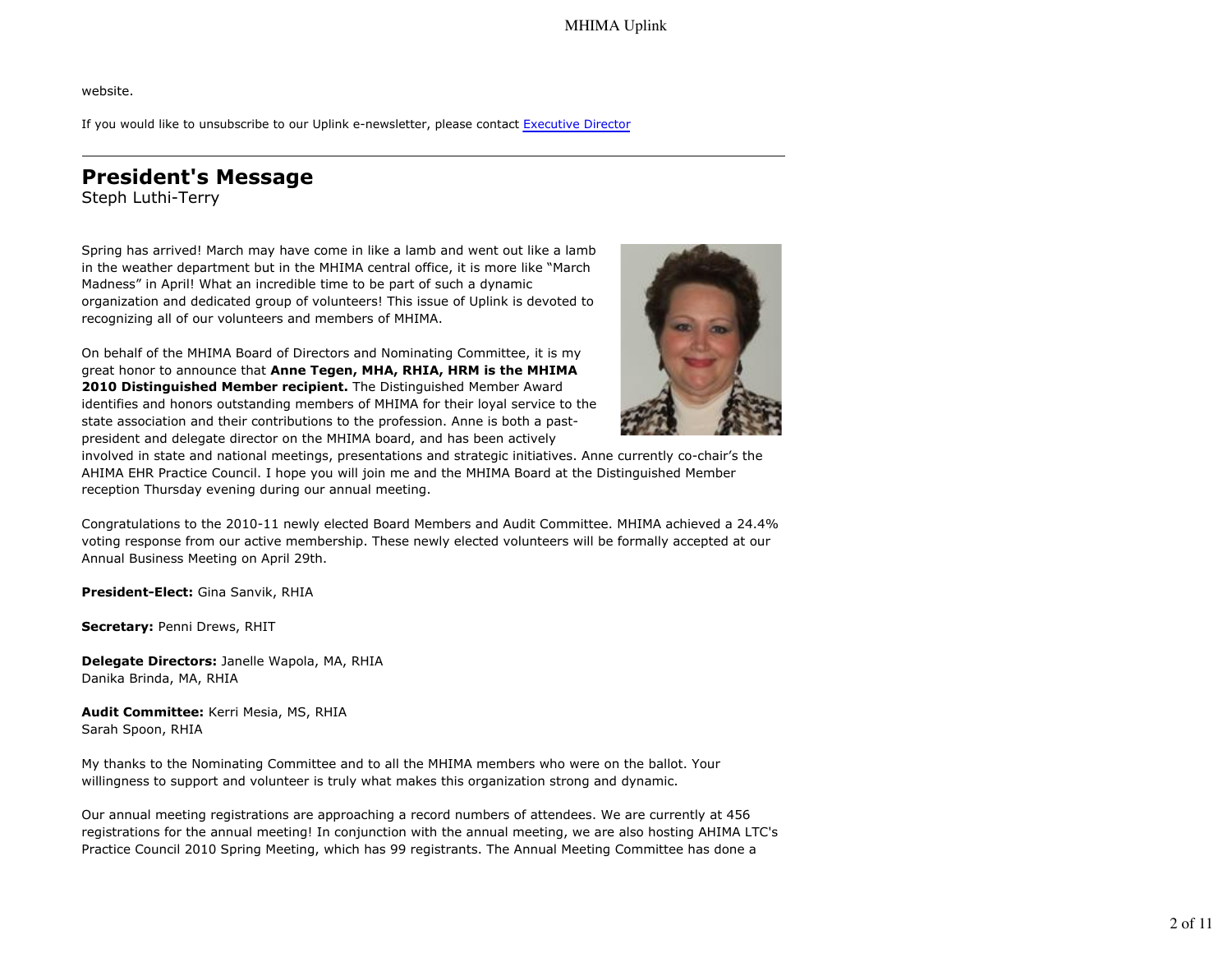phenomenal job in planning and coordinating both conferences in tandem, bringing in nationally known speakers and creating an outstanding educational program. We are very fortunate to be able to have Dr. Alan Dowling, new CEO of AHIMA, attending our meetinging and speaking with us on Wednesday. Dr. Dowling has an incredibly hectic travel schedule and we are very grateful for his visit to Minnesota.

Each year, I am so very, very impressed by the number of volunteer hours and collaboration that occurs in supporting the mission and value of the MHIMA organization. Coordination of webinars, marketing materials, educational programs, the annual meeting, vendor relations and engagement - the time spent on planning and organizing these events is impressive! My deepest appreciation to all who have volunteered their time, energy, dedication and commitment to this very fine, dynamic and progressive thinking organization.

Hope to see you at the Northland Inn April 27 for an outstanding annual meeting and celebration of our 75 years as a professional state association!

## **2010 MHIMA Annual Meeting and 2010 LTC Spring Meeting**



Our 75th Annual Meeting and Educational Conference is less than 3 weeks away. We hope you are one of the more than 400 attendees who will join us as we "Celebrate Our Past; Lead Into the Future" during this special diamond anniversary of our state association at the Northland Inn April 28-30, 2010. We have a record-breaking attendance this year!

To view or download the MHIMA Annual Meeting program of events, Click Here.

Early registration for this meeting has closed; however, you can still register until April 21st. To register as a MHIMA Annual Meeting attendee, Click Here.

This year we welcome more than 90 individuals who will be attending the AHIMA LTC Practice Council's 2010 Spring Meeting, held in conjunction with our annual meeting at Northland Inn on April 28-29. This meeting is packed full of relevant information for anyone working in LTC and is open to AHIMA or MHIMA members and non-members.

To view or download the LTC program of events, Click Here.

Early registration for the LTC meeting has also closed; however, you can still register until April 21st. To register as a LTC meeting attendee, Click Here.

### **MHIMA Annual Business Meeting**

MHIMA will hold its Annual Business Meeting on Thursday, April 29, 2010, at 11:15 a.m. in the Ballroom of the Northland Inn in Brooklyn Park, MN. All MHIMA members are invited to attend this business meeting; you do not have to be registered for the conference to attend only the business meeting.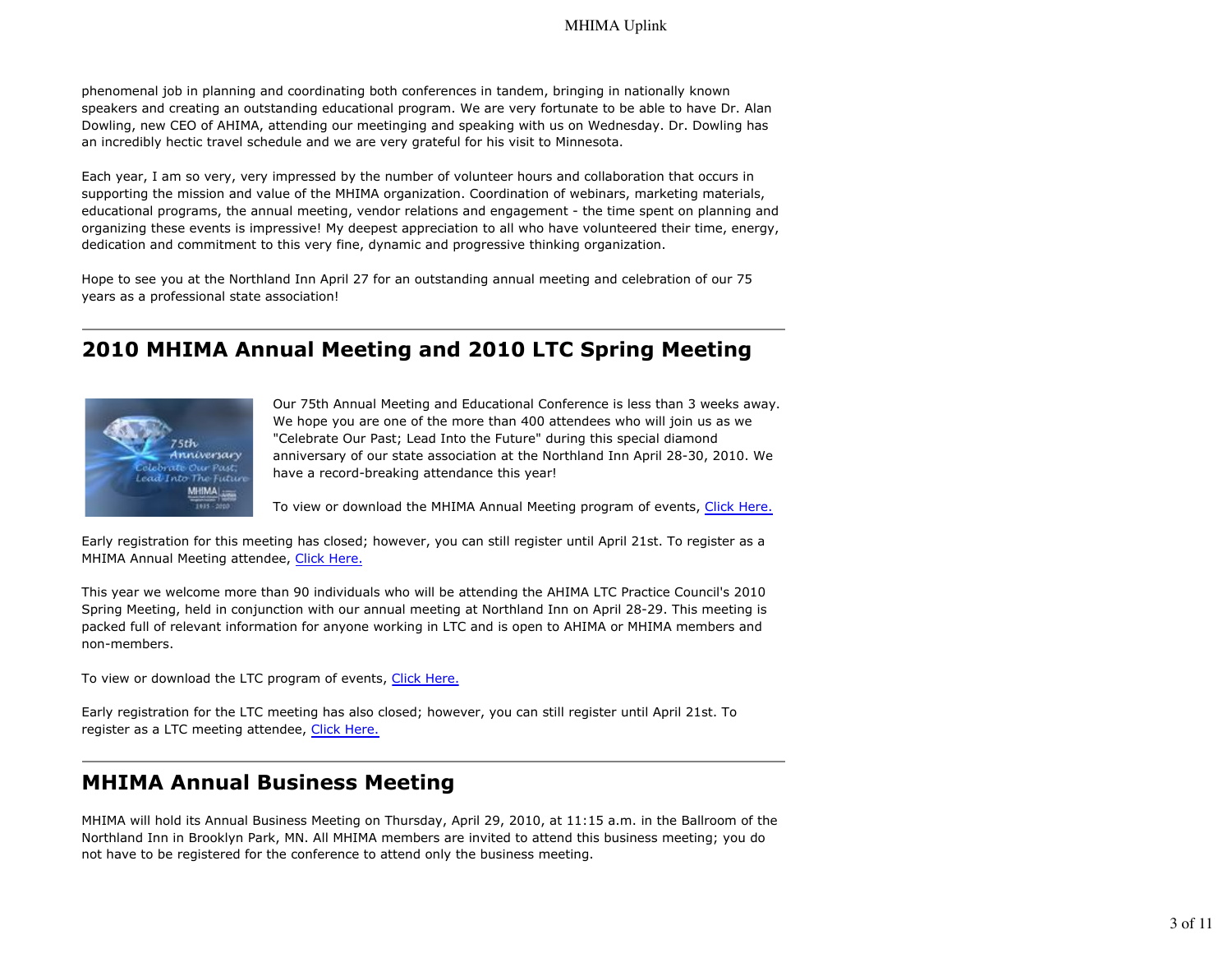A revision to the existing MHIMA Bylaws is on the meeting agenda. These revisions have been approved by both the MHIMA Board of Directors and AHIMA. To review the proposed changes, Click Here.

Minutes of the 2009 Annual Business Meeting may be reviewed by Clicking Here.

The proposed Bylaws revisions and the Minutes from 2009 have also been posted on the Minnesota CoP and on the MHIMA website, under the "Members Only" button.

#### **AHIMA Capitol Hill 2010 - Reforming Healthcare** Catherine French, MA, CCS-P

On March 23, 2010, MHIMA members Mark Dietz, Sue Jensen, and Cathy French joined over 200 AHIMA members in Washington, DC to attend AHIMA's Capitol Hill Day.

Each year, Hill Day, presents an opportunity for AHIMA members to meet with representatives and senators to discuss the local impact of national initiatives. With the passage of the Healthcare Reform bill just 48 hours earlier, our nation's capital was still in a bit of an uproar and scheduling issues precluded our trio from meeting with each elected official from Minnesota. We were able to meet with representatives from Senators Klobuchar and Franken's office as well as legislative aids for Congressmen Colin Peterson and Keith Ellison, and while the quantity of visits this year



Watching the signing of the Healthcare Bill in Congressman Keith Ellison's Office

may have been less than previous years, the quality of the discussions was some of the best yet!

Each visit began with an overview of the mission of AHIMA, allowing for an in depth discussion on the dedication each HIM professional brings to healthcare and the work they do to ensure that healthcare consumers receive quality healthcare. Additionally, the group talked about the various other individuals who may have access to the medical record and how important it is that every allied health professional understands the current privacy and security rules.

That discussion naturally led to the first "ask," which was for re-appropriation of Title Vii funding within the Public Health Act to ensure allied health professionals that do not currently have access to EHR's receive training to become skilled in the use of EHRs and HIEs. Ideally, any funding would include the development of education laboratories so that those facing the adoption of an EHR have a system on which to learn.

While the ARRA HITECH legislation passed in 2009 provided for some additional workforce education, to correctly understand the HIM workforce of today, accurate statistical information will need to be collected to identify the existing workforce and judge future education needs in the latter part of this decade and beyond. Currently, the Bureau of Labor Statistics categories that encompass HIM professionals are outdated and do not capture the true capacity of today's workforce or the expanding roles we face in the 21st century. The second "ask" of the day was for a champion to circulate letters in Congress to direct the Department of Labor's Bureau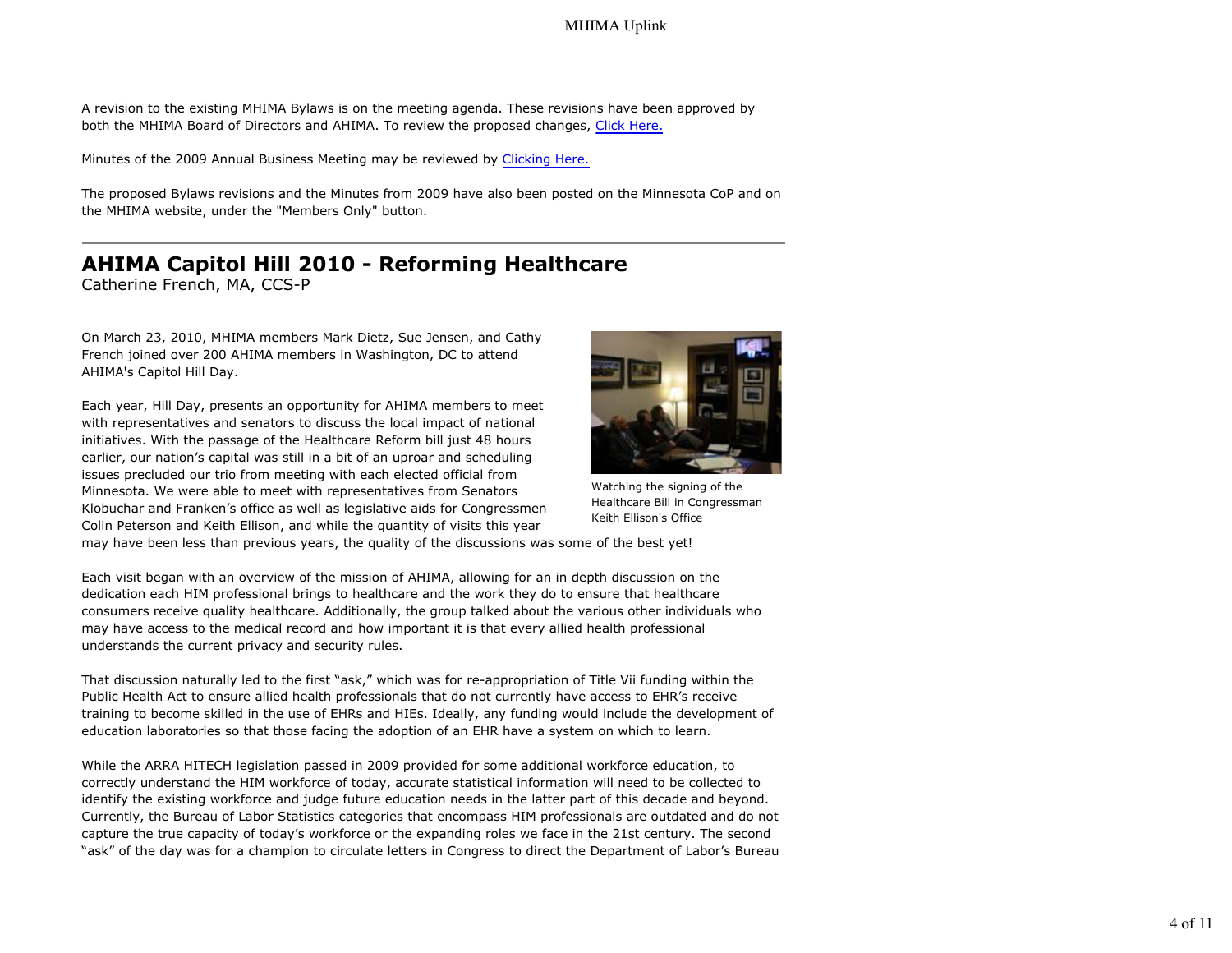of Labor Statistics to reflect the new roles of HIM.

With the time remaining, each office was thanked for their support of language within the Healthcare Reform bill that supports administrative simplification. The language will enable a more timely update of HIPAA transaction standards and will begin to establish a formal process for the adoption of operating rules for electronic healthcare transactions.

It should be noted that AHIMA has not, nor will not, take a position on the Healthcare Reform bill, but it should come as no surprise that as a profession, we are affected when healthcare coverage falls short of the cost of rendering care and facilities are forced to make cutbacks due to this shortage. Whatever the future holds, it is AHIMA's position that effective collection and use of health information can and will improve health and reduce the cost of healthcare.

If you have any questions about the event, or are interested in volunteering to help in future legislative activities at the state or national level, please feel free to contact either Sue Jensen or Cathy French.

## **Key Health Alliance is MN/ND's Regional Extension Center for HIT**

On February 16, HHS Secretary Kathleen Sebelius announced that Key Health Alliance, a MN based partnership of Stratis Health, the Rural Health Resource Center, and The College of St. Scholastica, was awarded a \$19 million grant to serve as the new federally designated Regional Extension Assistance Center for Health Information Technology (REACH) for Minnesota and North Dakota. These efforts will assist the adoption of EHR in rural clinics and hospitals. To download and read the full announcement, Click Here.

The Minnesota e-Health Summit 2010 (June 16-17, 2010, at The Northland Inn, Brooklyn Park, MN) will include a Pre-Summit Workshop on Wednesday, June 16th to introduce REACH - The HIT Regional Extension Center for Minnesota and North Dakota. The Pre-Summit workshop opens the two-day conference and this presentation follows lunch on June 16. For more information on the pre-summit workshop, or the Minnesota e-Health Summit 2010, visit Minnesota e-Health Summit.

## **AHIMA ICD-10 Summit**

AHIMA's 2010 ICD-10 Summit—Gain the Strategic Advantage!

Take the Lead and Guide the Way in ICD-10 Leadership 2010 ICD-10 Summit: A Strategic Approach to Challenges and Opportunities Capital Hilton Washington, DC April 12–13, 2010

While this Summit is quickly approaching, it's important for you to know that this event builds on the progress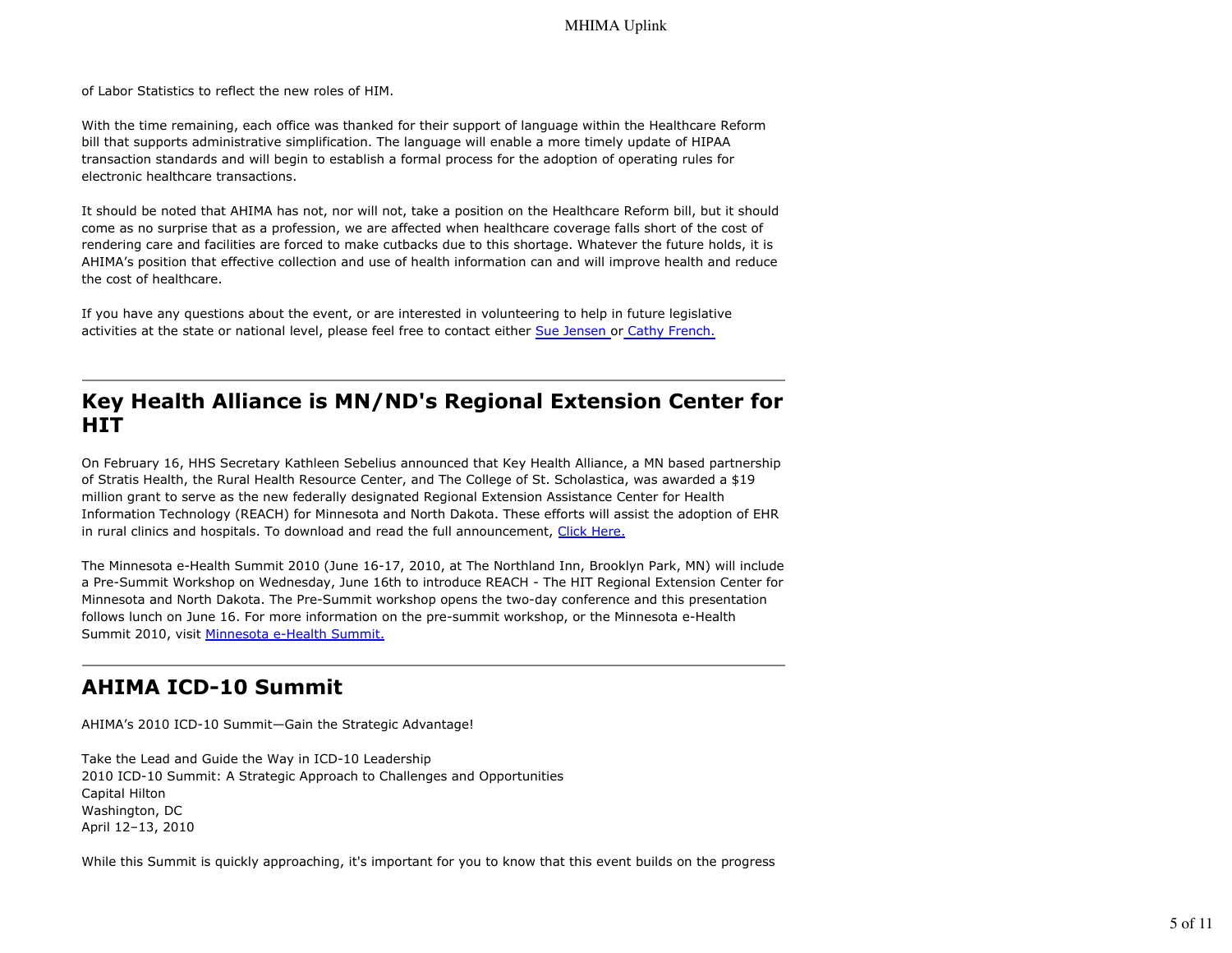of last year's summit, and further explores challenges of the transition to ICD-10-CM/PCS. Leaders from every segment of the healthcare industry will collaborate and exchange information to strengthen the industry. Attendees will experience an atmosphere of openness and discovery, inspiring you on your journey. The intention of this second AHIMA ICD-10 Summit is to discover how a carefully planned process can yield a smooth, successful transition, taking you beyond simple compliance and on to strategic advantage.

For more information, Click Here.

# **Let's Recognize this year's Clinical Supervisors for PPE**

Carolyn Gaarder, MLA, RHIA

The Health Information programs in Minnesota wish to recognize and thank our colleagues who have provided Professional Practice Experiences (PPE)for our students. The students have benefitted greatly from your willingness to share your time and expertise. Our students could not have graduated without you and we are honoring all of you at our upcoming Annual Meeting. If your name was omitted, forgive me and let me know. You will be included next time!

- Lorine Aandal, RHIA
- Amanda Abrahamson
- Elizabeth Baxter
- Jennifer Bender
- Jeff Bingham
- Sharon Burt
- Beth Burns, RHIA
- Susan Burns, RHIA
- Thea Campbell
- Fran Champion, RHIA, CCS
- Bonnie Coffey
- Deb Contreras, RHIA
- Jessica Dalton, RHIT
- Shannon Durkee, RHIT
- Lynn Ehrmantraut
- Denise Elden, RHIA, CCS
- Jennifer Esterbrooks, RHIA
- Marilyn Frykman
- Mary Garding, RHIT
- Patricia Gastonguay, RHIA
- Autumn Grabowski
- Ann Gross-Resch, RHIT
- Meghan Hagedon, RHIA
- Anna Hallquist, RHIT
- Lori Harris, RHIA
- Gwen Hedrick
- Gwen Heublin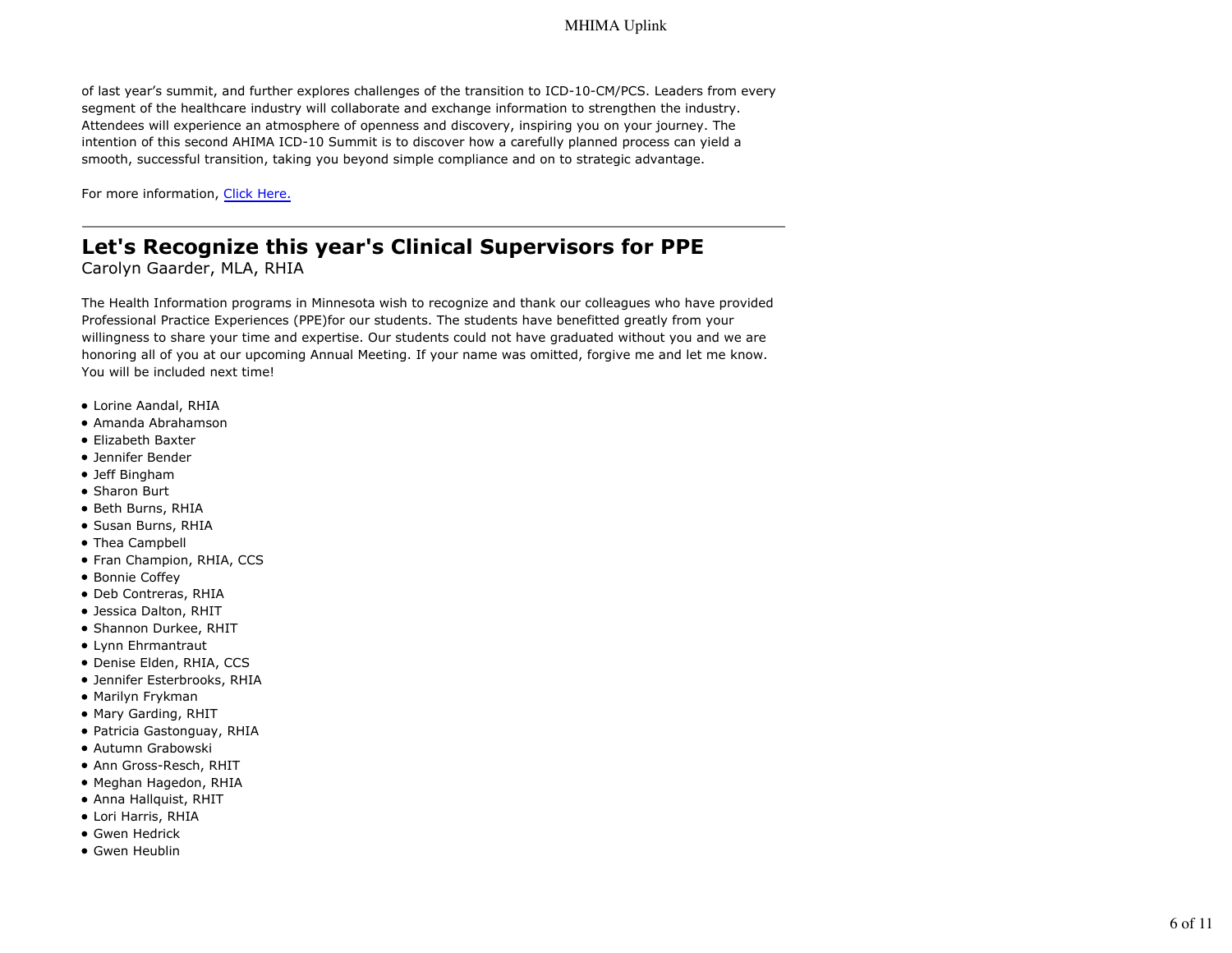- Lori Holmquist, RHIT
- Mary Ann Jackels, RHIA
- Dawn Jackson, RHIT
- Asia Johnson, RHIA
- Sandra Johnson
- Sondra Johnson, RHIA
- Suzy Johnson, RHIA
- Nancy Kaufman Cadish
- Lisa Kampa, MA, RHIA, CHP
- Alyssa Kjersten, RHIT
- Julie Koski, RHIA
- Dani Larson, RHIA
- Theresa Lenz, RHIA, CHPS
- Steph Luthi-Terry, MA, RHIA
- Jean MacDonell, RHIA
- Lisa Madden
- Colleen Malmgren, RHIA
- Lily McCabe
- Lorrie McCarville, RHIA
- Nina McKee, RHIA
- Terri McLean, RHIT
- Karyn Mikel, RHIA
- Katie Miller, MA, RHIA
- Jodi Nelson
- Amanda Niemala, RHIA
- Shelly Nosal, RHIT
- Deb Oczak
- Katie O'Hearn, RHIT, CCS-P
- Lynn Olson
- Kathleen Otte
- Ginny Peschel, RHIT
- Sue Powell, RHIA
- Connie Radtke, RHIT
- · Helen Robinson, RHIA
- Sandy Sampair, RHIA
- Mary Smieja, RHIT
- Robin Socha-Hanson, RHIA
- Francine Schaefer, RHIA
- Claire Smith, RHIA
- Anne Tegen, MHA, RHIA, HRM
- Misty Teigen
- Kim Terhaar, MS, RHIA
- Diana Toman
- Christina Wallner, RHIA
- Diana Warner, MS, RHIA, CHPS
- Corine Walker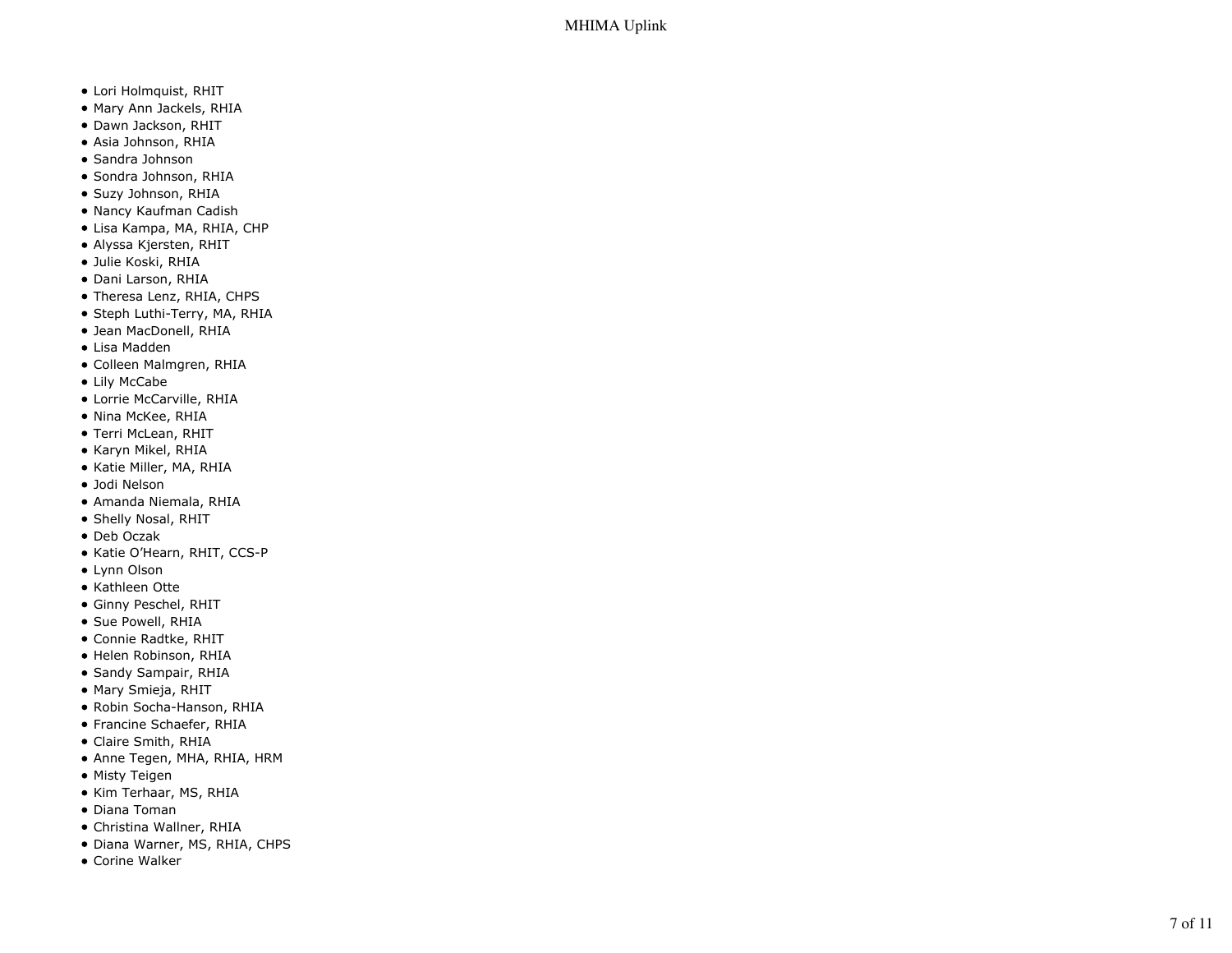- Kathy Wrazidlo, RHIA
- Melissa Yang, RHIA

## **AHIMA Foundation 2010 Merit Scholarship Applications**

The AHIMA Foundation (formerly called FORE)has posted the online application form for the 2010 Merit Scholarship program, with awards for both undergraduate and graduate-level students. All undergraduate students currently enrolled in CAHIIM-accredited health information management programs are encouraged to apply for a merit scholarship. Graudate students must be credentialed AHIMA members enrolled in accredited programs pursuing degrees in areas related to HIM practice. Applicants may qualify for a variety of awards, but only need to submit one application to be considered for all. In 2009, the AHIMA Foundation awarded \$86,500 to 64 qualified scholarship candidates.

Students must have completed at least six credit hours of program coursework before they are eligible to apply for a scholarship. In addition, they must have at least one full semester (six credit hours) of classes remaining in their program at the time the award is granted. This information will be verified through certified student transcript(s).

**The scholarship application deadline is April 30.** Visit the AHIMA Foundation Web site to access the application form, requirements, document templates, FAQs and other information.

## **MHIMA Communications - Stay Informed!**

MHIMA uses email addresses as our primary means of communicating with our membership. Member who have chosen to "opt out" of emails in their AHIMA membership profile do not receive our MHIMA communications, which includes information about our programs, our annual elections, our newsletters, member surveys, etc.

We have several hundred members who have chosen this "opt out" option, and we respect that choice.

Colleagues, please print and make our Uplink newsletter available in your work locations to help us stay in touch with all of our membership. Thank you!

## **MHIMA 2010 Silent Auction**

The MHIMA Silent Auction will once again be held during our Annual Meeting and we need auction items!

This is a great opportunity to gift items to our Silent Auction event, as well as bid enthusiastically for these items when the auction opens on Thursday morning at our meeting. For your convenience, we included a 2010 Silent Auction form in your Annual Meeting program mailer. You can also download it from this link: Silent Auction Gift Form.

Remember, all proceeds from our Silent Auction benefit our MHIMA Scholarship Fund, which provides financial support to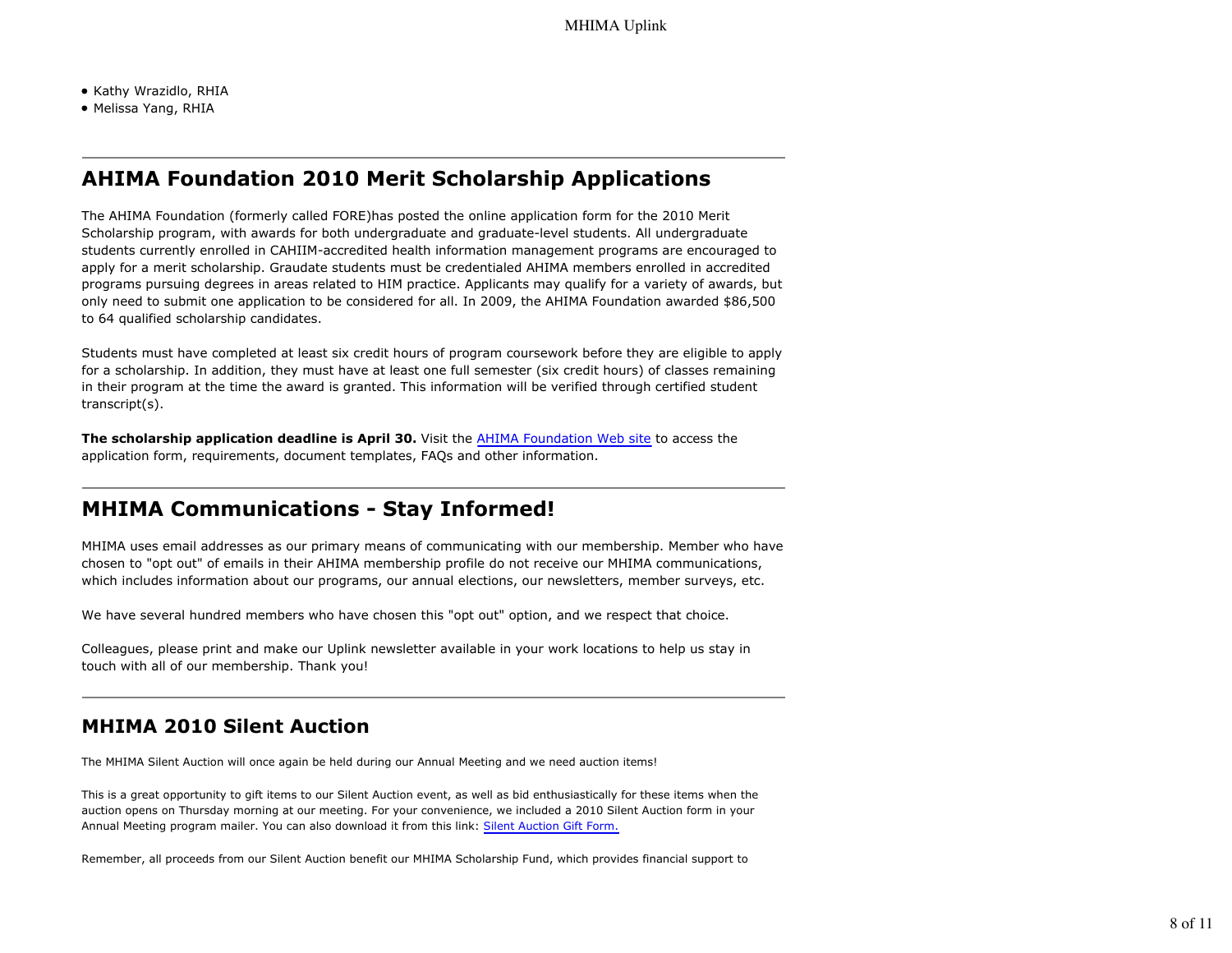deserving students completing their HIM education.

### **Lunch & Learn Webinars**

#### **MHIMA Audioconference/Webinar Education**



The Spring schedule for MHIMA's Lunch & Learn webinars has concluded. Two of the recent webinars were recorded and will be available for a limited time for purchase for \$49 for MHIMA members; \$89 for non-members:

**"Get Ready...Get Sets...Code!, a webinar on ICD-10,** from Thursday, March 25, 2010. Presented by Gina Sanvik, RHIA, Product Manager, HIM Solutions, for QuadraMed.

**"Clinical Decision Support: Another Great Opportunity Awaiting HIM Talent"** from Friday,

April 9, 2010, presented by Jeanne Solberg, MA, RHIA, Independent HIM Consultant for Solberg Solutions, Inc., and Melissa Portz, RHIT, Clinical Decision Support Analyst for Allina Hospitals & Clinics.

Both webinars are 60 minutes in length and earn one (1) CEU.

If you are interested in purchasing a one-time access to either of these webinars, contact MHIMA Executive Director for details.

### **AHIMA 2010 Ballot is Announced**

**Jeanne Solberg, MA, RHIA:** is on the 2010 AHIMA ballot for a Director for the AHIMA Board of Directors! Jeanne is an independent HIM consultant with Solberg Solutions, Inc. She serves as an adjunct faculty member with The College of St. Scholastica's master's program in HIM and teaches Decision Support Systems. She's been very active in MHIMA and is one of our past presidents. The AHIMA Candidate CoP will be open May 24-June 4th and polls will be open June 7-June 25. Watch the June "Journal of AHIMA" for information about Jeanne, and all of the nominees. Mark your calendars to vote in the AHIMA election!

Congratulations, Jeanne!

#### **Health Information Privacy & Security Week April 11-17**

AHIMA's Health Information Privacy & Security Week will be celebrated April 11-17, 2010. This year's theme: "United in Mission to Protect Health Information." For information about a free planning kit, Click Here.

### **Upcoming Regional Meetings**

Region F (Southeast/Rochester area) will hold its Spring Meeting on Wednesday, April 21, 2010 from 8 am to 3:30 pm at Rivers Edge Hospital and Clinic, 1900 North Sunrise Drive, St. Peter, MN 56082. Watch the MHIMA website calendar for information on the agenda and registration.

Region A (Northwest) will hold its Spring Meeting on Thursday, May 13, 2010, from 8 am to 4 pm at North Country Regional Hospital in Bemidji. Contact Tracy Ware or call 218.333.5531.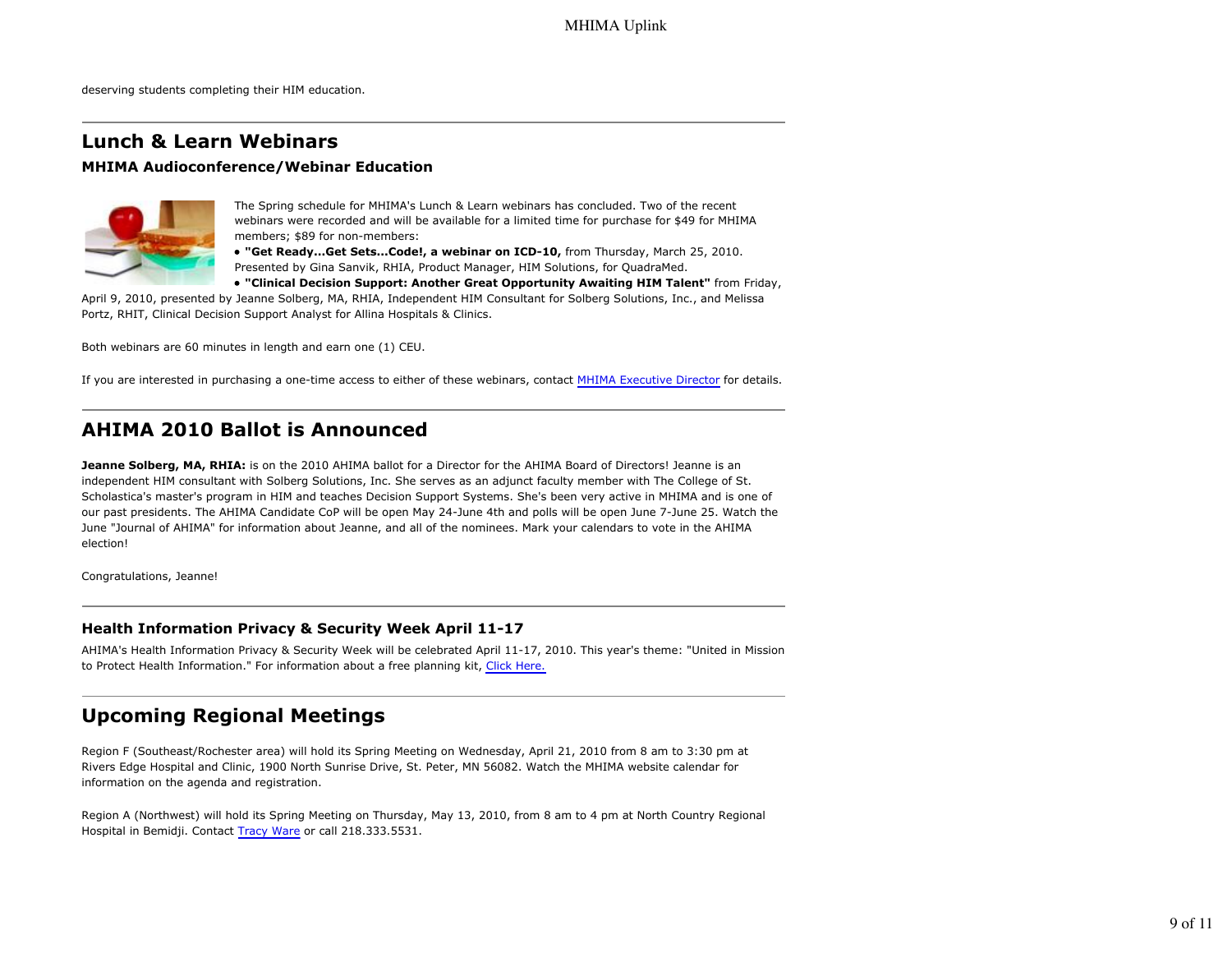### **MyPHR Presenters Needed**

AHIMA has a new PHR campaign. If you have not seen it, check it out at MyPHR. They have done an excellent job on this website and campaign.

Currently, we are looking for people who might be interested in becoming a PHR presenter in local communities. Organizations who welcome presentations include public health, senior citizen organizations, community education programs, etc.

If you would like more information about the new PHR campaign, and are interested in learning more about becoming a presenter, please contact Carolyn Gaarder.

## **2009 MHIMA Legal Resource Manual**

The 2009 Legal Resource Manual is now available for purchase! The Manual is a complete update of the 2007 version and includes the laws and rules that address the majority of issues that may arise with respect to health information practice. There are many new updates in every chapter. As one member states, "This is truly a valuable resource for anyone that works with health care." It's a compilation of best practices and experience of HIM professionals and the facilities they represent in Minnesota and has had legal review.



**There will not be an update to the Legal Manual in 2010. The next full update is planned for the Spring of 2011. In the interim, significant changes in topics in the Manual will be posted on our website under the Legislative Updates button.**

All HIM Departments should have this Manual. It's available on CD only and can be purchased from the MHIMA website's main page. Order your manual today!

## **MHIMA Job Bank**

Are you seeking a job? Are you an employer looking for a potential employee? Is your facility looking for someone with a skill set of MHIMA members? Be sure to check out the MHIMA Job Bank Network on our website. Here, you'll find information about registering as a "Job Seeker" or as an "Employer". New positions are posted frequently, so check us out often!

**Job Seekers:** There is no fee to register.

**Employers:** Job posting fees are very reasonable and reach all of our MHIMA membership. E-blasts of job announcements are also available.

Click Here to visit the MHIMA Job Bank.